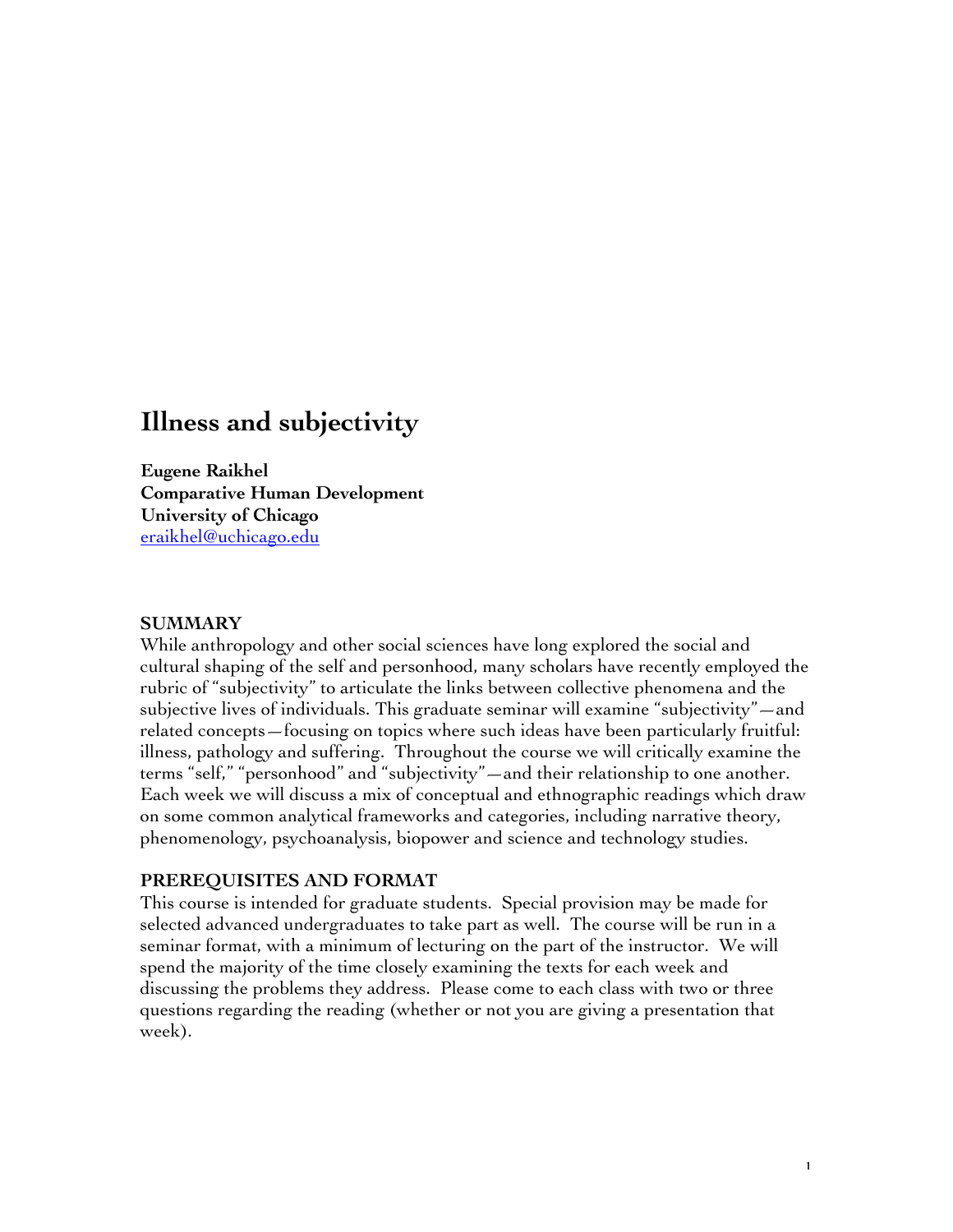# **ASSIGNMENTS AND EVALUATION**

Students will be evaluated on the basis of the following requirements and assignments:

- 1) **Participation** in weekly discussions.
- 2) A series of short (500 word) **reading responses**. Beginning week 2 of the course, students will write a response to the readings for each week and post it to the "Discussion Board" section of the course website. The reading response can either take the form of comments or questions that arise from the readings for that week, or a comment on a reading response posted by another student. If you choose to comment on another student's response you should make clear reference to and engage with the text(s) being discussed as well. Students who would prefer not to share their responses with their classmates, can email them directly to me. It is important that responses be posted (or emailed) by 9 AM each Wednesday.
- 3) A final 3,000 to 4,000 word **paper**, for which you may either a) make a conceptual argument drawing on readings from more than one weeks, or b) use concepts from course readings to interpret findings from your own empirical research.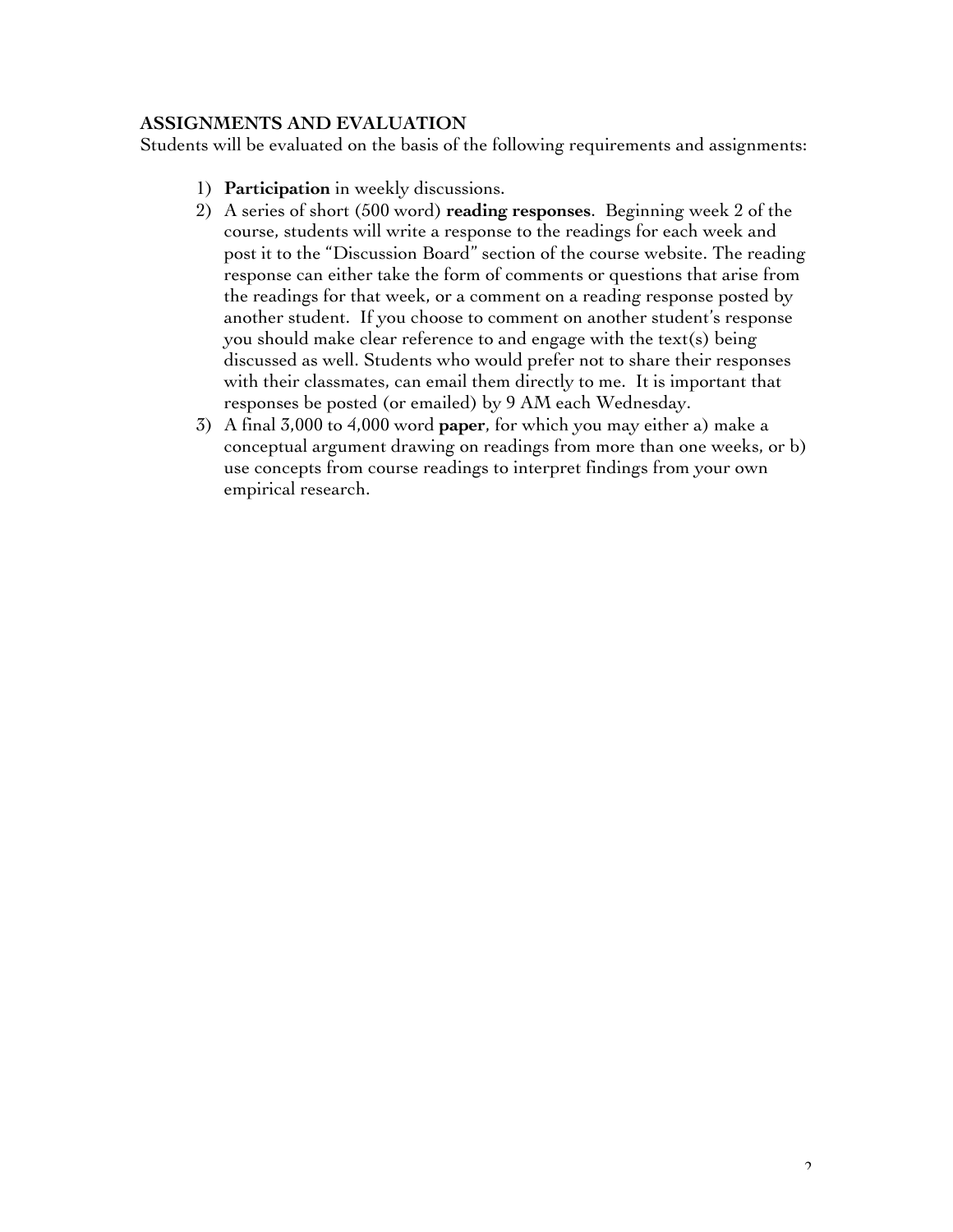# **Schedule of course sessions and readings:**

### **Week 1 – Person, self, subjectivity**

- Marcel Mauss, "A category of the human mind: the notion of person; the notion of self" in *The Category of the person*, Michael Carrithers, et al. Eds. pp. 1-25.
- Dan Zahavi. 2003. "Phenomenology of self." In *The self in neuroscience and psychiatry*, T. Kircher and A. David eds. Cambridge University Press.
- Amelie Rorty. "The Vanishing Subject: The Many Faces of Subjectivity" in eds. *Subjectivity*, ed Joao Biehl, Byron Good, Arthur Kleinman, University of Chicago Press, 2007).
- Sherry Ortner. (2005) 'Subjectivity and Cultural Critique', *Anthropological Theory* 5: 31– 52.
- T. M. Luhrmann, 'Subjectivity', *Anthropological Theory*, 6 (2006), 345 -361
- Byron Good, 'Theorizing the "subject" of Medical and Psychiatric Anthropology', *Journal of the Royal Anthropological Institute*, 18 (2012), 515–535.

#### Used in previous years:

- Charles Taylor, "The person," in *The Category of the person*, Michael Carrithers, et al. Eds. pp. 257-281.
- Ian Hacking, "Making up people." *London Review of Books*, Vol. 28 No. 16 · 17 August 2006.

Todd Meyers. "The patient as a category of thought."

- Talcott Parsons. 1951. "The Sick Role" In *The Social System*. Glencoe, IL: Free Press.
- Irving Zola, 1973. Pathways to the Doctor—From Person to Patient. *Social Science and Medicine* 7: 677–689.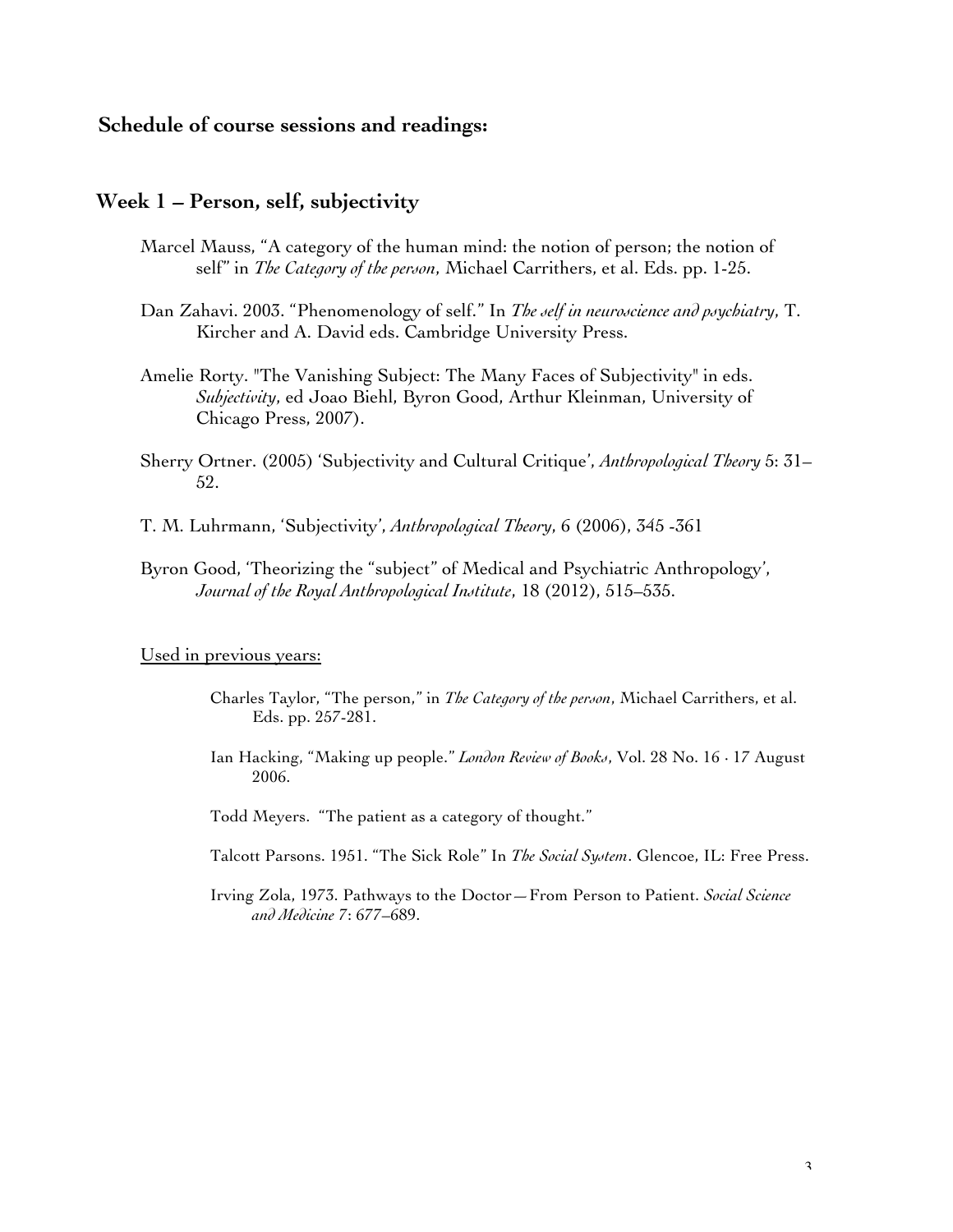### **Week 2 – Experience and narrative**

- Paul Ricoeur, "The Narrative Function." In Paul Ricoeur, *Hermeneutics & the Human Sciences* (ch 11).
- Byron Good, "The narrative representation of illness," in *Medicine, Rationality and Experience* (ch 6).
- Mattingly, Cheryl (1994) 'The Concept of Therapeutic Emplotment', *Social Science and Medicine* 38: 811–22.
- Robert Desjarlais. 1994. Struggling Along: The Possibilities for Experience among the Homeless Mentally Ill. *American Anthropologist* 96: 886-901.
- Galen Strawson, "Against narrativity," *Ratio* 17, no. 4 (2004): 428-452.
- Shaun Gallagher, "Self-narrative in schizophrenia." In *The Self in Neuroscience and Psychiatry*. Kircher and David eds. Cambridge UP, 2003. pp.336-357

- Cohler, Bertram J., 'The Human Studies and the Life History: The Social Service Review Lecture', *Social Service Review*, 62 (1988), 552-575.
- Saris, A. Jamie. 1995. Telling Stories: Life Histories, Illness Narratives, and Institutional Landscapes. *Culture, Medicine and Psychiatry* 19(1): 39-72.
- Paul Atkinson, "Narrative turn or blind alley?," *Qualitative Health Research* 7, no. 3 (1997): 325-344.
- Victor W. Turner. 1986. "Dewey, Dilthey, and Drama: An Essay in the Anthropology of Experience," in *The Anthropology of Experience*. Edited by V. W. Turner and E. M. Bruner, pp. 33-44. Urbana: University of Illinois Press.
- C. Jason Throop (2003) "Articulating Experience." *Anthropological Theory* 3(2):219- 241.
- Robert Desjarlais, *Shelter blues: Sanity and selfhood among the homeless* (University of Pennsylvania Press, 1997). Selections.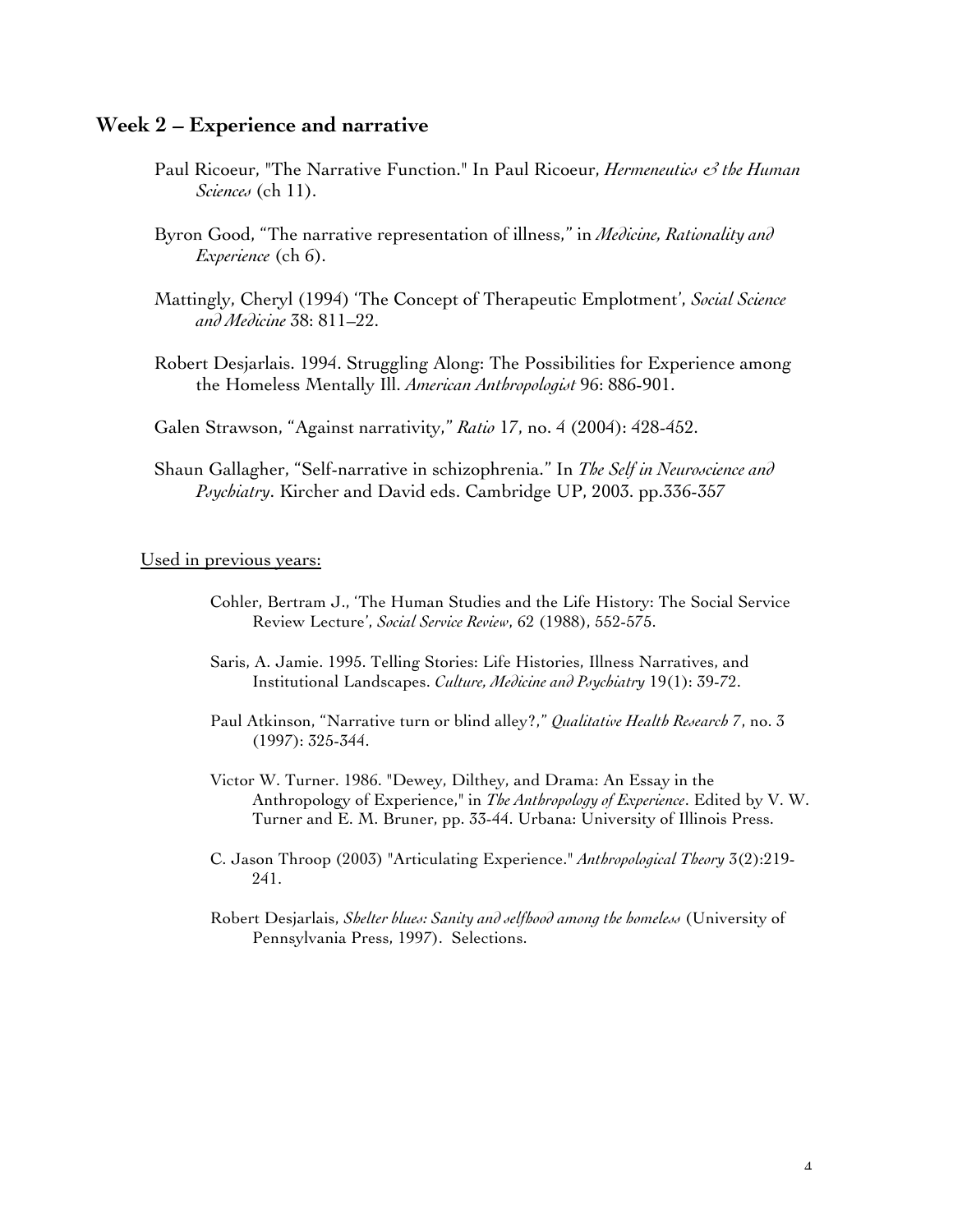# **Week 3 – Metaphor and embodiment**

- Merleau-Ponty, Maurice. 2003. "The Spatiality of One's Own Body and Motility." In *Self and Subjectivity*, Kim Atkins ed. Blackwell.
- George Lakoff. 1993 "The Contemporary Theory of Metaphor." In Andrew Ortony (ed*.), Metaphor and Thought* (second edition), Cambridge University Press.
- Laurence Kirmayer, 1992, The Body's Insistence on Meaning: Metaphor as Presentation and Representation in Illness Experience, *Medical Anthropology Quarterly*, 6(4), pp. 323-46.
- Thomas Csordas, 1993 Somatic Modes of Attention. *Cultural Anthropology* 8 (2): 135- 156.
- Hinton, D., and S. Hinton, 'Panic Disorder, Somatization, and the New Cross-cultural Psychiatry: The Seven Bodies of a Medical Anthropology of Panic', *Culture, Medicine and Psychiatry*, 26 (2002), 155-178.
- Mol, Annemarie, and John Law, 'Embodied Action, Enacted Bodies: The Example of Hypoglycaemia', *Body & Society*, 10 (2004), 43–62.

- Lakoff G, Johnson M (1980) Metaphors we live by. University of Chicago Press, Chicago, IL. pp. 1-68.
- Low, S. M, 'Embodied Metaphors: Nerves as Lived Experience', *Embodiment and Experience: The Existential Ground of Culture and Self*, 1994, 139–162.
- Elaine Scarry. Introduction. In *The Body in Pain: The Making and Unmaking of World*. Oxford: Oxford University Press 1985, 3–23.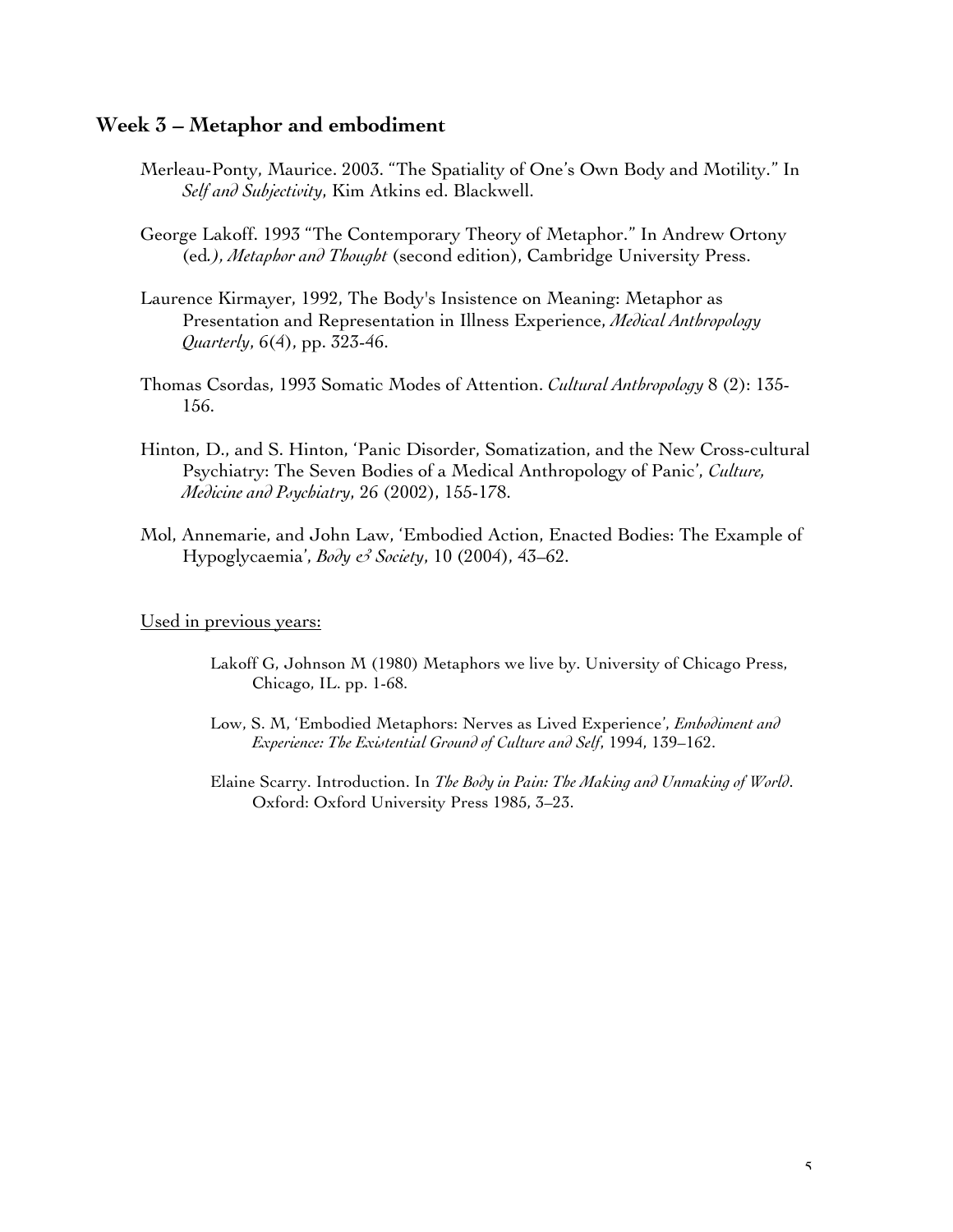# **Week 4 – Suffering**

- Kleinman, Arthur, '"Everything That Really Matters": Social Suffering, Subjectivity, and the Remaking of Human Experience in a Disordering World', *The Harvard Theological Review*, 90 (1997), 315–335
- Veena Das. 2000. "The act of witnessing: Violence, poisonous knowledge and subjectivity." In *Violence and subjectivity*. Pp. 205-225. Berkeley: University of California Press.
- Joao Biehl. 2004. "Life of the mind: The interface of psychopharmaceuticals, domestic economies, and social abandonment," *American Ethnologist*, 31, pp. 475-96.
- Didier Fassin and Richard Rechtman. *The Empire of Trauma: An Inquiry into the Condition of Victimhood*. Princeton University Press: 2009. Introduction pp.1-12 (read carefully); Part One pp. 25-98 (skim/read around in); Part Four and Conclusion pp. 225-284 (read carefully).
- Shweder, Richard A., 'Suffering in Style', *Culture, Medicine and Psychiatry*, 12 (1988), 479–497.
- Joel Robbins. 2013. "Beyond the Suffering Subject: Toward an Anthropology of the Good." *JRAI* 19(3): 447–696

- C. Jason Throop, *Suffering and Sentiment: Exploring the Vicissitudes of Experience and Pain in Yap* (University of California Press, 2010).
- Fassin, Didier, and Estelle d' Halluin, 'Critical Evidence: The Politics of Trauma in French Asylum Policies', *Ethos*, 35 (2007), 300-329.
- Allan Young, 2002. 'The Self-Traumatized Perpetrator as a "transient Mental Illness"', *L'Évolution Psychiatrique*, 67(4): 630-650.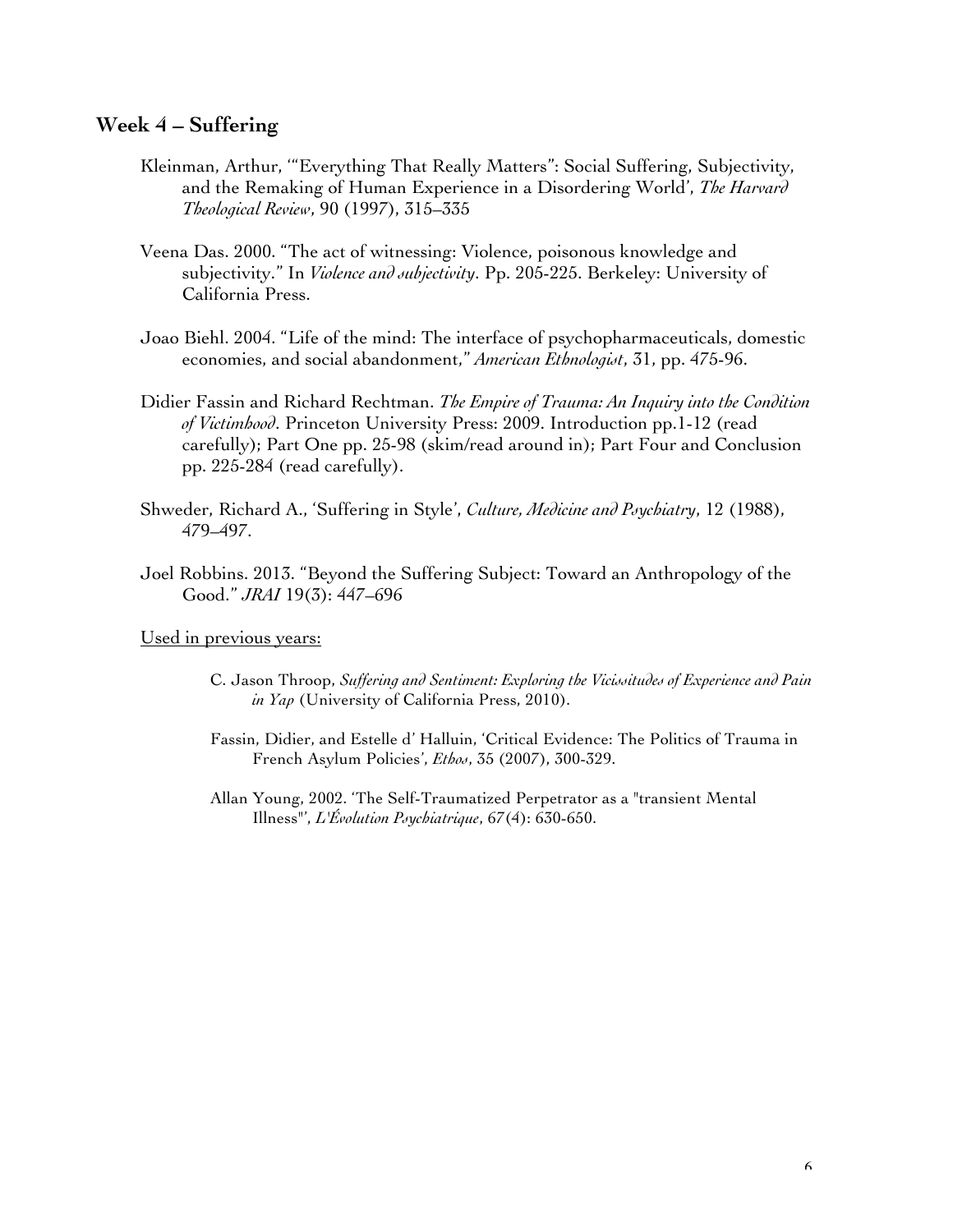### **Week 5 – The self, its disturbances and the work of culture**

- Irving Hallowell. 1955. The Self and Its Behavioral Environment. In Hallowell, *Culture and Experience*. NY: Schocken Books. pp. 75-110
- Gananath Obeyesekere. 1985. "Depression, Buddhism, and the work of culture in Sri Lanka." In A. M. Kleinman & B. Good (Eds.), *Culture and Depression*, (pp. 134- 152). Berkeley: University of California Press.
- Ellen Corin. 2007. "The "Other" of Culture in Psychosis," In Biehl, Good & Kleinman (eds), *Subjectivity: Ethnographic Investigations,* University of California Press, pp. 273-314.
- Louis Sass "'Negative symptoms*',* common sense, and cultural disembedding in the modern age" in *Schizophrenia, Culture, and Subjectivity: The Edge of Experience.*  Cambridge University Press, 2003.
- Hollan, Douglas, 'Self Systems, Cultural Idioms of Distress, and the Psycho-Bodily Consequences of Childhood Suffering', *Transcultural Psychiatry*, 41 (2004), 62– 79.
- Stefania Pandolfo, 2008. "The Knot of the Soul: Postcolonial Conundrums, Madness, and the Imagination." *Postcolonial Disorders* University of California Press: 329- 358.

- Sigmund Freud. 1957 [1917] "Mourning and Melancholia." In *A General Selection from the Works of Sigmund Freud* J.R. M.D. Pp. 124-140. Garden City, New York: Doubleday Anchor Books.
- Sigmund Freud. *The Interpretation of Dreams*. New York: Avon Books, 1965, pp. 128- 154, 274-310, 311-315.
- Obeyesekere, Gananath. *The Work of Culture: Symbolic Transformation in Psychoanalysis and Anthropology.* Chicago: University of Chicago Press, 1990 (Selections).
- Katherine P. Ewing, "The Illusion of Wholeness: Culture, Self, and the Experience of Inconsistency," *Ethos* 18, no. 3 (September 1990): 251-278.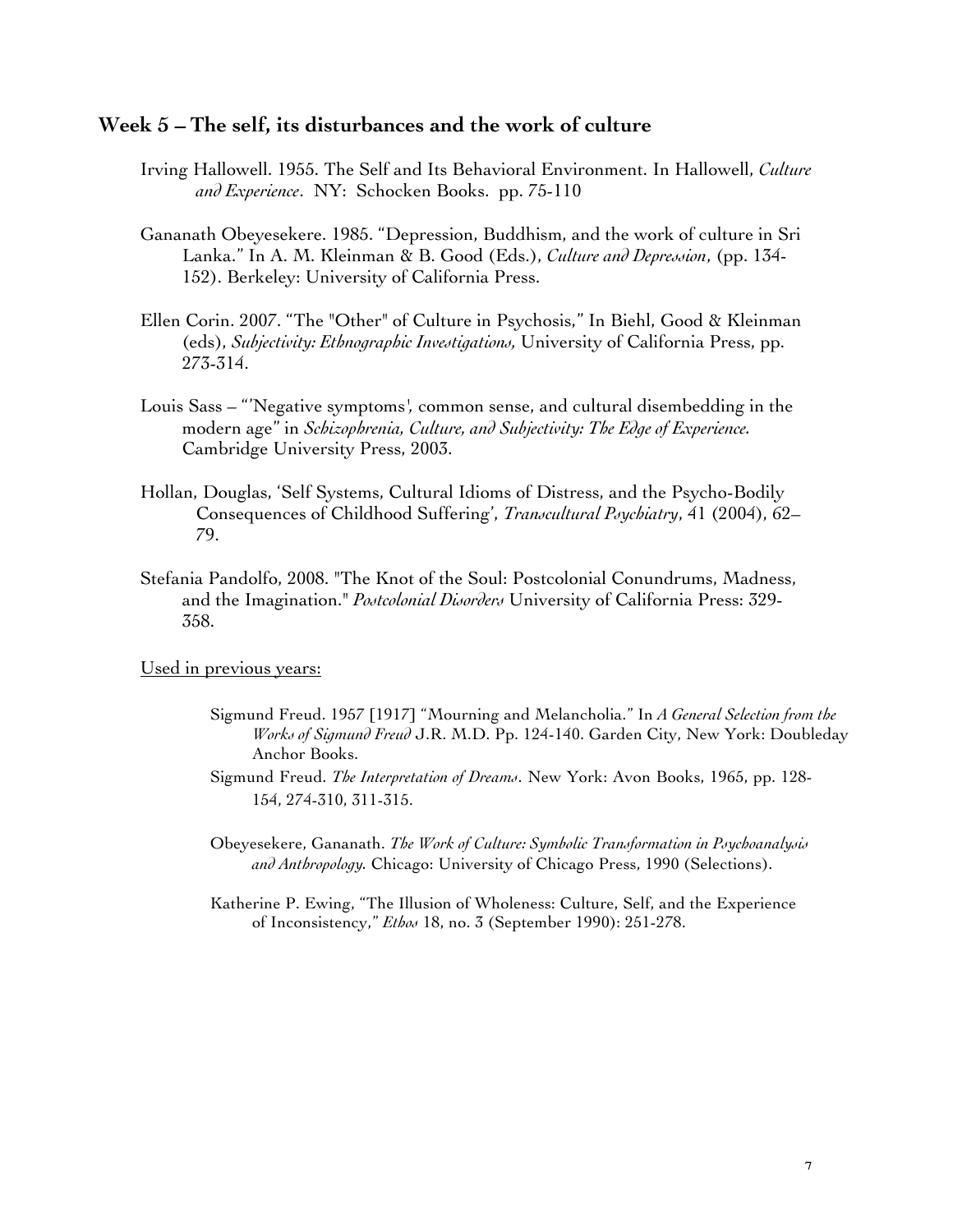# **Week 6 – Emotion**

- Rosaldo, Michelle (1984) "Toward an Anthropology of Self and Feeling." In Richard Shweder and Robert LeVine (eds.), *Culture Theory: Essays on Mind, Self, and Emotion*. Chicago: University of Chicago Press. Pp. 137-157.
- Levy, Robert I., 'Emotion, Knowing, and Culture', *Culture theory: Essays on mind, self, and emotion*, 1984, 217–234
- Lutz, Catherine. "Depression and the Translation of Emotional Words." Arthur Kleinman and Byron Good (eds.). *Culture and Depression*. Berkeley: University of California Press, 1985, pp.63-100.
- Menon, Usha, and Richard A. Shweder, 'Kali's Tongue: Cultural Psychology and the Power of Shame in Orissa, India.', in Kitayama, Shinobu (Ed); Markus, Hazel Rose (Ed), (1994). *Emotion and culture: Empirical studies of mutual influence*. , (pp. 89-130). Washington, DC, US: American Psychological Association
- Theresa D. O'Nell,. 1992. "Feeling Worthless": An Ethnographic Investigation of Depression and Problem Drinking at the Flathead Reservation. Culture, Medicine and Psychiatry16:447-470.
- Emily Martin, 2007. Chapters 8 and 9. in *Bipolar Expeditions: Mania and Depression in American Culture*. Princeton University Press.

- Richard A. Shweder, 1994. "You're not sick, you're just in love": Emotion as an interpretive system," In Paul Ekman and Richard J. Davidson (Eds), *The Nature of Emotion.* New York: Oxford University Press, pp. 32-44.
- Janis H. Jenkins, "The state construction of affect: Political ethos and mental health among Salvadoran refugees," *Culture, Medicine and Psychiatry* 15, no. 2 (1991): 139-165.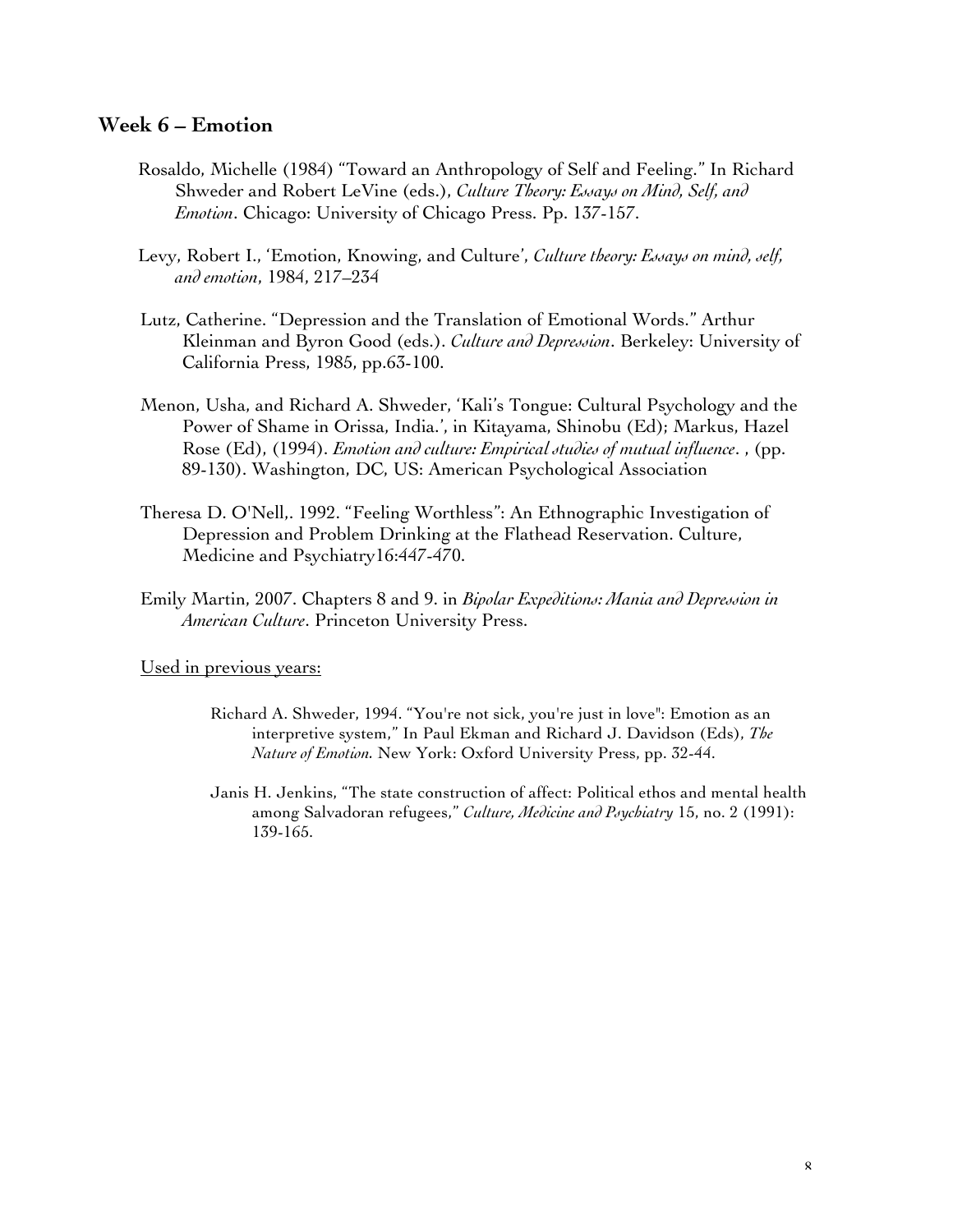# **Week 7 – Affect**

- Brian Massumi. "The autonomy of affect." In *Parables for the Virtual: Movement, Affect, Sensation* (Duke University Press Books, 2002)
- Connolly, William E., 'Experience & Experiment', *Daedalus*, 135 (2006), 67–75
- Berlant, Lauren, 'Slow Death (Sovereignty, Obesity, Lateral Agency)', *Critical Inquiry*, 33 (2007), 754–780
- Willam Mazzarella. 2009. 'Affect: What is it Good For?' In S. Dube, ed., *Enchantments of Modernity: Empire, Nation, Globalization*. Routledge.
- Blackman, Lisa, 'Embodying Affect: Voice-hearing, Telepathy, Suggestion and Modelling the Non-conscious', *Body & Society*, 16 (2010), 163–192
- Papoulias, Constantina, and Felicity Callard, 'Biology's Gift: Interrogating the Turn to Affect', *Body & Society*, 16 (2010), 29–56

Ruth Leys, 'The Turn to Affect: A Critique', *Critical Inquiry*, 37 (2011), 434–472

[Optional: read around in the critical discussion responding to Leys' article]:

- William E. Connolly, 'The Complexity of Intention', *Critical Inquiry*, 37 (2011), 791– 798
- Ruth Leys, 'Affect and Intention: A Reply to William E. Connolly', *Critical Inquiry*, 37 (2011), 799–805
- Frank, Adam, and Elizabeth A. Wilson, 'Like-Minded', *Critical Inquiry*, 38 (2012), 870–877
- Altieri, Charles, 'Affect, Intentionality, and Cognition: A Response to Ruth Leys', *Critical Inquiry*, 38 (2012), 878–881
- Leys, Ruth, 'Facts and Moods: Reply to My Critics', *Critical Inquiry*, 38 (2012), 882– 891

### Used in previous years:

Ahmed, Sara., 'Affective Economies', *Social Text*, 22 (2004), 117-139.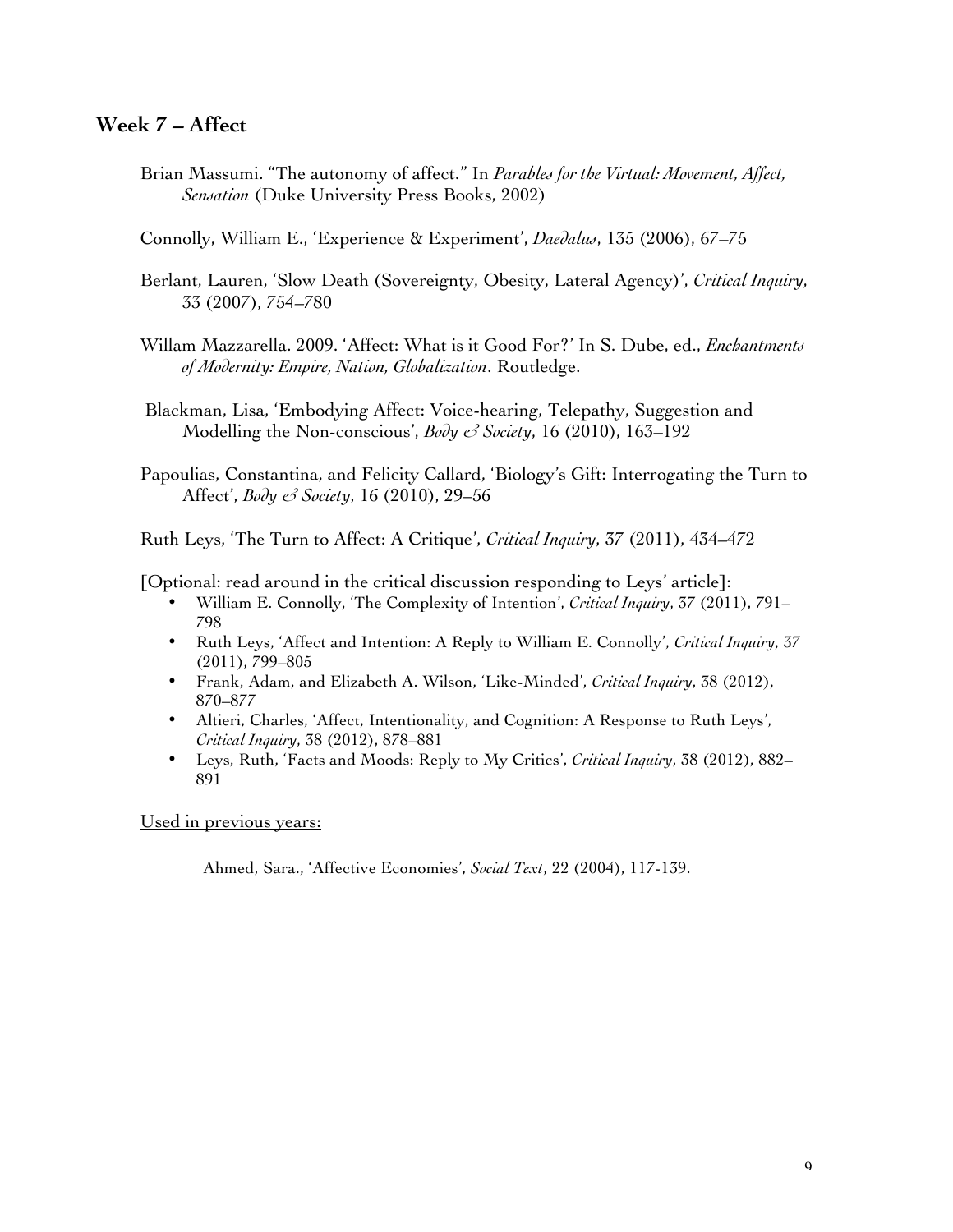# **Week 8 – The self as subject**

- Michel Foucault. 1982. "The Subject and Power", *Critical Inquiry*, Vol. 8, No. 4, pp. 777-795.
- Michel Foucault. (1997) "Technologies of the Self." Pp. 221-251 in Paul Rabinow (ed.), *Michel Foucault: Ethics, Subjectivity, and Truth*. New York: The New York Press.
- Judith Farquhar and Qicheng Zhang, "Biopolitical Beijing: Pleasure, Sovereignty, and Self-Cultivation in China's Capital," *Cultural Anthropology* 20, no. 3 (August 1, 2005): 303-327.
- Vinh-kim Nguyen. 2005 Antiretroviral Globalism, Biopolitics, and Therapeutic Citizenship. In *Global Assemblages: Technology, Politics, and Ethics as Anthropological Problems*. A. Ong and S. J. Collier, eds. Pp. 124–144. Malden, MA: Blackwell
- Petryna, Adriana. 2004. "Biological citizenship: The Science and Politics of Chernobyl-Exposed Populations" *Osiris*, Vol. 19, pp. 250-26.
- Stevenson, Lisa, 'The Psychic Life of Biopolitics: Survival, Cooperation, and Inuit Community', *American Ethnologist*, 39 (2012), 592–613

- Paul Rabinow. 1992. "Artificiality and Enlightenment: From Sociobiology to Biosociality," in Jonathan Crary, ed., *Zone 6: Incorporations*, Cambridge, Mass.: MIT Press.
- Didier Fassin, "Another Politics of Life is Possible," *Theory, Culture & Society* 26, no. 5 (2009): 44 -60.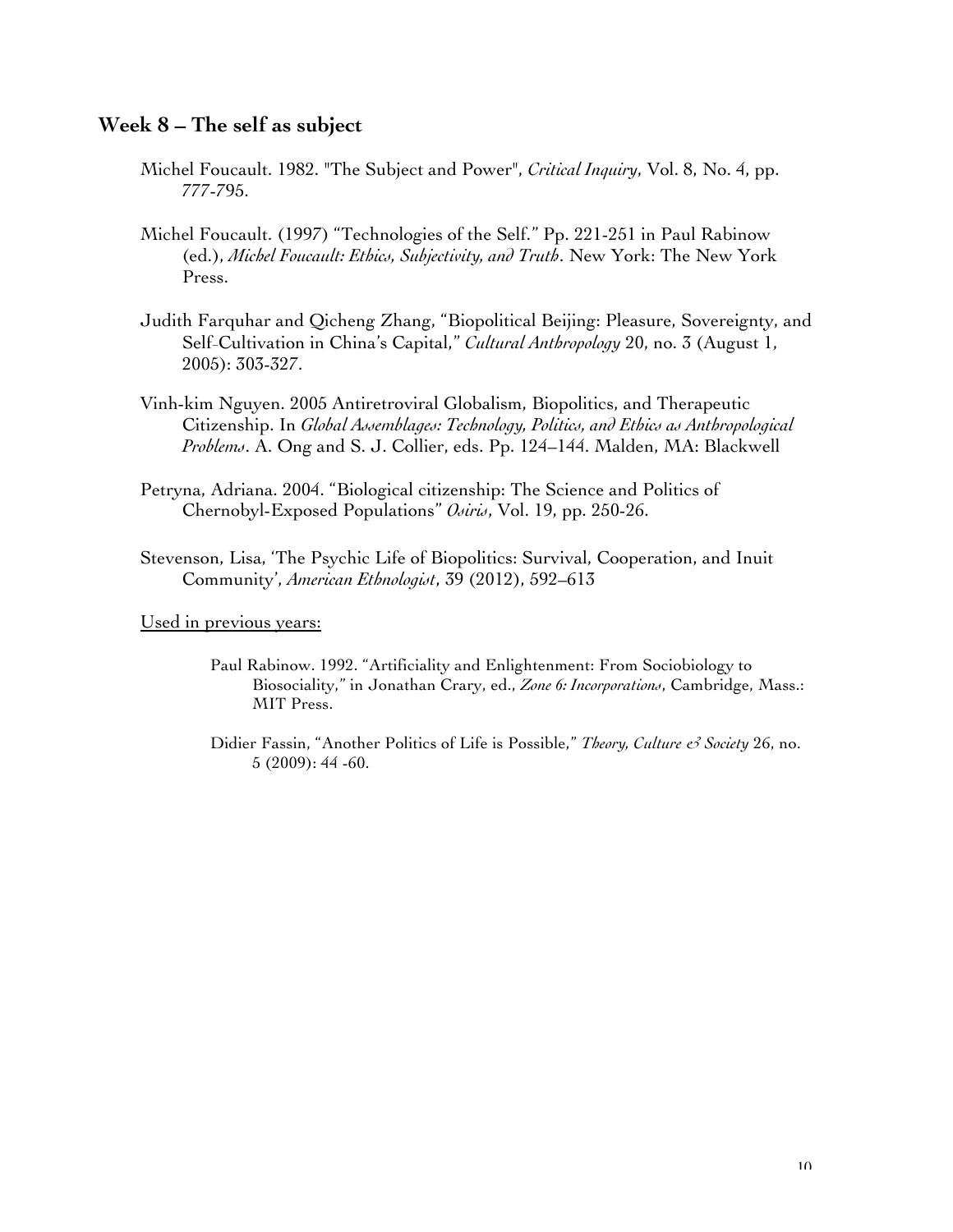# **Week 9 – Making up people: technology and subjectivity**

Ian Hacking. 2007. 'Kinds of People: Moving Targets', *Proceedings of the British Academy*, 151: 285-318.

- Kaushik Sunder Rajan, "Subjects of speculation: emergent life sciences and market logics in the United States and India," *American Anthropologist* 107, no. 1 (2005): 19-30.
- Joao Biehl. 2010. "Human Pharmakon: Symptoms, Technologies, Subjectivities," In: *A Reader in Medical Anthropology: Theoretical Trajectories, Emergent Realities*. pp. 213- 231
- Allan Ehrenberg. 2010. "The "Social" Brain: An Epistemological Chimera And A Sociological Fact," Francisco Ortega & Fernando Vidal, Eds., *Neurocultures. Glimpses Into An Expanding Universe*. New York/Frankfurt/Berlin: Peter Lang.
- Allan Young. 2007. PTSD of the virtual kind trauma and resilience in post 9/11 America. In *Trauma and Memory: Reading, Healing, and Making Law*. Austin Sarat, Nadav Davidovitch, and Michal Alberstein eds., pp. 21-48. Palo Alto: Stanford University Press.
- Lock, Margaret, 'Unbound Subjectivities and New Biomedical Technologies', in *A Companion to Psychological Anthropology*, ed. by Conerly Casey and Robert B. Edgerton (Blackwell Publishing Ltd, 2007), pp. 298–314

Used in previous years:

Ian Hacking, "Our Neo-Cartesian Bodies in Parts," *Critical Inquiry* 34, no. 1 (2007).

Junko Kitanaka. *Depression in Japan: Psychiatric Cures for a Society in Distress.* (Princeton University Press, 2011).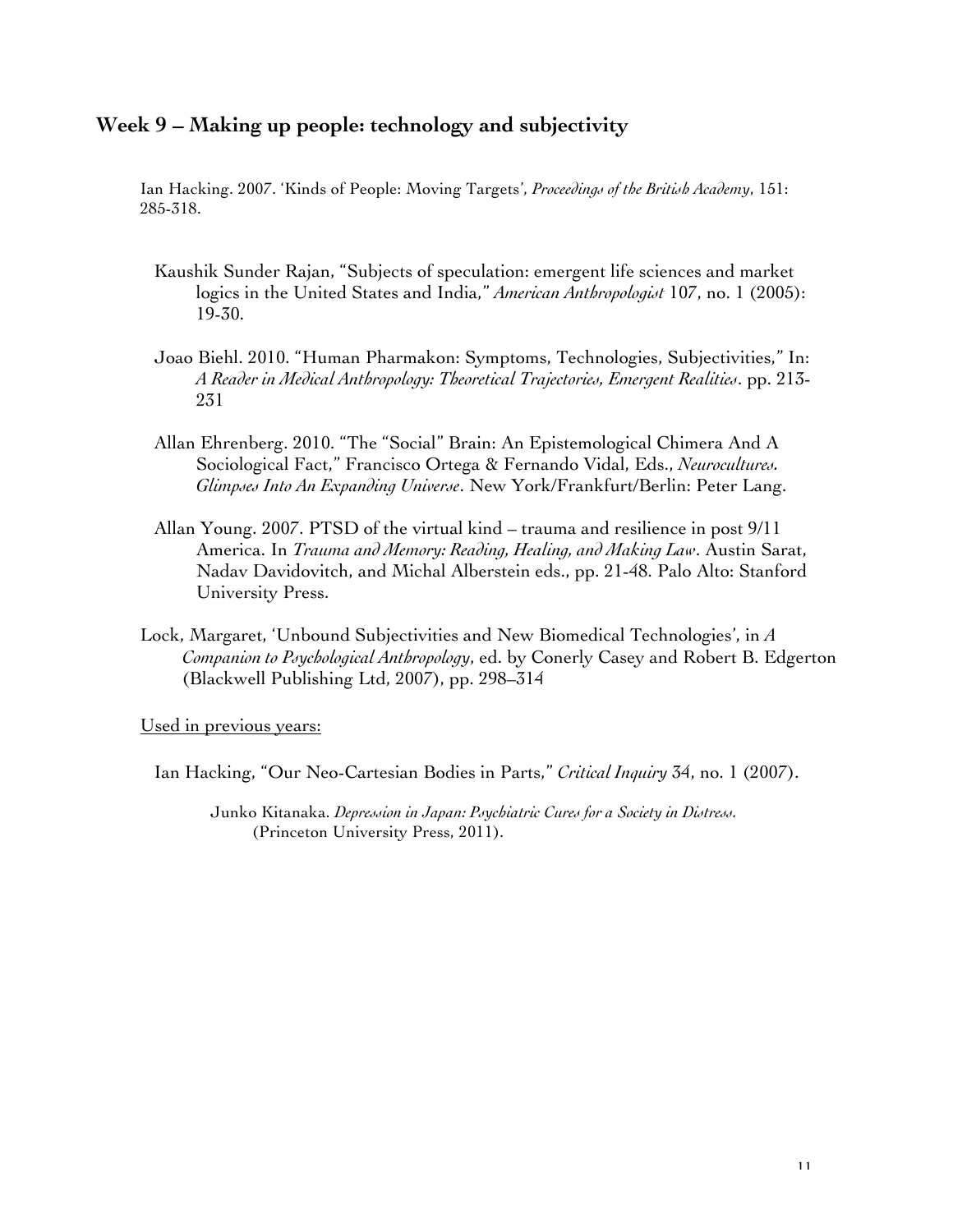# **Week 10 – Neuro: engagements, experiments and entanglements**

- Latour, Bruno, 'Why Has Critique Run Out of Steam? From Matters of Fact to Matters of Concern', *Critical inquiry*, 30 (2004), 225–248
- Rose, Nikolas, and Joelle M. Abi-Rached, *Neuro: The New Brain Sciences and the Management of the Mind* (Princeton University Press, 2013) – Selections.
- Roepstorff, Andreas, and Chris Frith, 'Neuroanthropology or Simply Anthropology? Going Experimental as Method, as Object of Study, and as Research Aesthetic', *Anthropological Theory*, 12 (2012), 101–111
- Daniel Lende and Greg Downey, 2012. "Neuroanthropology and the encultured brain." In *The Encultured Brain: An Introduction to Neuroanthropology.* MIT Press.
- Slaby, Jan, and Suparna Choudhury, 'Proposal for a Critical Neuroscience', in *Critical Neuroscience*, ed. by Suparna Choudhury and Jan Slaby (Wiley-Blackwell, 2011), pp. 27–51
- Elizabeth A Wilson, 'Neurological Entanglements: The Case of Paediatric Depressions, SSRIs and Suicidal Ideation', *Subjectivity*, 4 (2011), 277–297.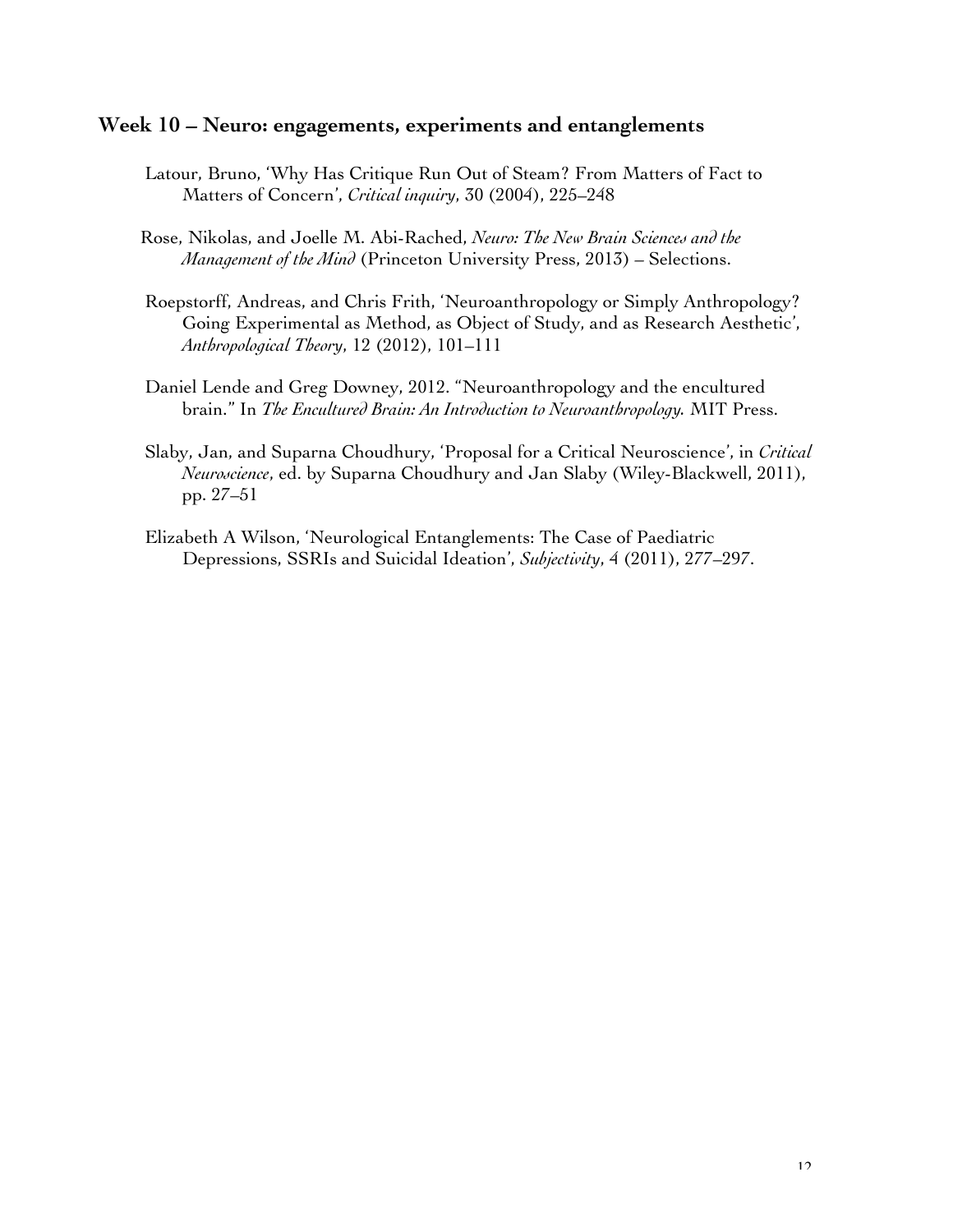### **Other modules/topics used in earlier versions of the course**

### **Intimacy and care**

Elizabeth A. Povinelli, *The Empire of Love: Toward a Theory of Intimacy, Genealogy, and Carnality.* (Duke University Press, 2006).

# **Violence and the psychic life of power**

- Judith Butler. 1997. *The Psychic Life of Power: Theories in Subjection*. Stanford University Press. Pp.1-30, 83-105.
- Veena Das. 2000. "The act of witnessing: Violence, poisonous knowledge and subjectivity." In *Violence and subjectivity*. Pp. 205-225. Berkeley: University of California Press.
- Stefania Pandolfo, 2008. "The Knot of the Soul: Postcolonial Conundrums, Madness, and the Imagination." *Postcolonial Disorders* University of California Press: 329- 358.
- Lisa Stevenson. 2009. "The Suicidal Wound and Fieldwork among Canadian Inuit." In *Being There: The Fieldwork Encounter and the Making of Truth*. Edited by John Borneman and Abdellah Hammoudi. U California Press.

### **November 18 – Therapy and the politics of recognition**

- Wendy Brown. 1995. "Wounded Attachments," in *States of Injury: Power and Freedom in Late Modernity*. Princeton University Press, pp. 52-76.
- Carol Cain, "Personal stories: Identity acquisition and self-understanding in Alcoholics Anonymous," *Ethos* 19, no. 2 (1991): 210-253.
- Eva Illouz, "Triumphant Suffering," in *Saving the modern soul: Therapy, emotions, and the culture of self-help* (Univ of California Pr, 2008), pp. 152-196.
- E. Summerson Carr, *Scripting Addiction: The Politics of Therapeutic Talk and American Sobriety* (Princeton University Press, 2010). Selections.